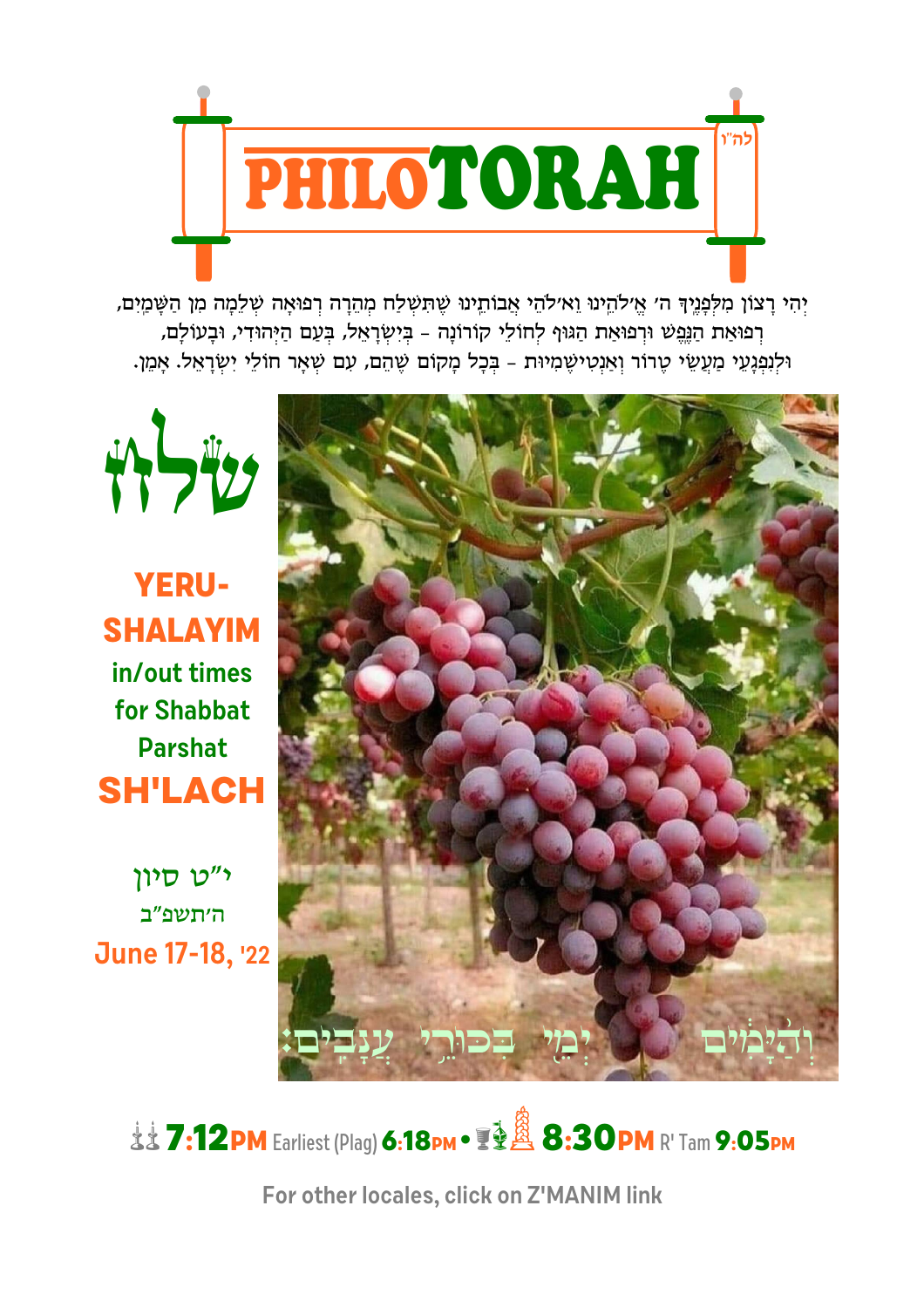## **CAL** <sup>|</sup> **NOTES**

## **20 Sivan**

**The Twentieth of Sivan was established in Ashkenazi communities as a day of fasting and teshuva to remember two major tragedies of Jewish history.**

**The earlier catastrophe, which occurred in the 12th century, was recorded in a contemporary chronicle entitled Emek HaBacha, and also in a s'licha entitled Emunei Sh'lumei Yisrael.**

**One night in the city of Blois, in central France, a Jew watering his horse happened upon a murder scene in which a gentile adult had drowned a gentile child. The murderer, not wanting to be executed for his crime, fled to the local ruler, telling him that he had just caught a Jew murdering a child!** 

**The tyrant arrested 31 Jewish leaders, men and women, including some of the baalei Tosafot who were disciples of the Rashbam, Rashi's grandson. The tyrant accused his prisoners, several of whom are mentioned by name in Emunei Sh'lumei Yisrael, of killing the gentile child to obtain blood for producing matza.**

**After locking his captives in a tower, the despot insisted that they be baptized. He told them that if they accept baptism, he would forgive them, but if they refused, he would execute them in a painful way. None of them considered turning traitor to Hashem's Torah. On the 20th of Sivan 4931 (1171), they were tied up and placed on a pyre to be burned alive. At the fateful moment, the Jews sang in unison: ALEINU L'SHA-BEI'ACH LA'ADON HAKOL, "it is incumbent upon us to praise the Lord of all."** 

**The fires did not consume them! The undeterred tyrant commanded his troops to beat them to death and then burn their bodies. However, the fires were still unable to consume their bodies, which remained intact!**

**This libel was a major factor in the banishing of Jews from France that occurred ten years later.** 

**As a commemoration of the sacrifice of these great Jews and as a day of teshuva, Rabbeinu Tam and the other gedolei Baalei Tosafot of France declared the 20th of Sivan a fast day. Special selichot and piyutim were composed to memorialize the incident...**

**Since this tragedy took place during the general period of the Crusades, the 20th of Sivan was often viewed**